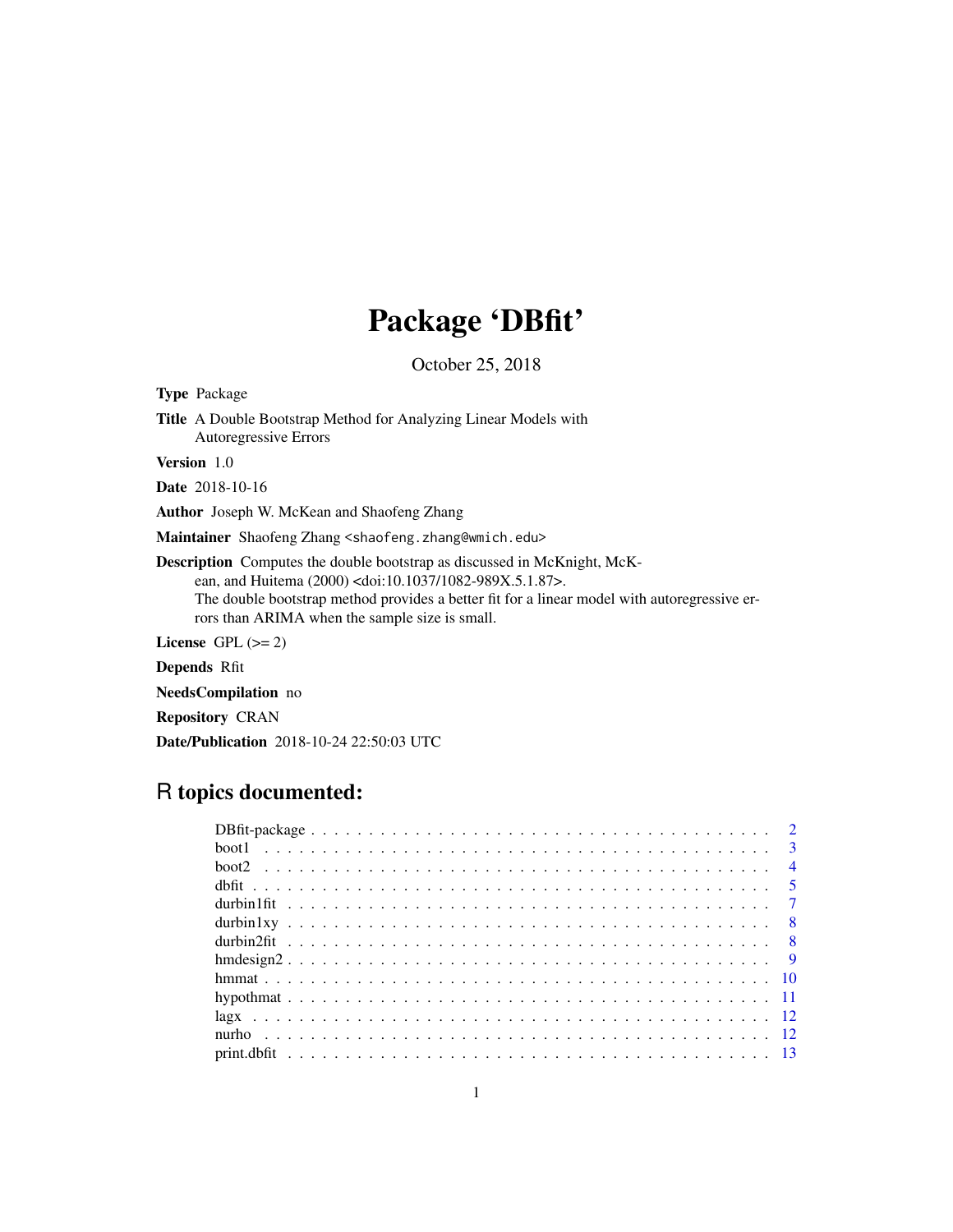## <span id="page-1-0"></span>2 DBfit-package

## DBfit-package *A Double Bootstrap Method for Analyzing Linear Models With Autoregressive Errors*

## Description

Computes the double bootstrap as discussed in McKnight, McKean, and Huitema (2000) <doi:10.1037/1082- 989X.5.1.87>. The double bootstrap method provides a better fit for a linear model with autoregressive errors than ARIMA when the sample size is small.

## Details

The DESCRIPTION file:

| Package:    | DBfit                                                                                                                                                  |  |
|-------------|--------------------------------------------------------------------------------------------------------------------------------------------------------|--|
| Type:       | Package                                                                                                                                                |  |
| Title:      | A Double Bootstrap Method for Analyzing Linear Models with Autoregressive Errors                                                                       |  |
| Version:    | 1.0                                                                                                                                                    |  |
| Date:       | 2018-10-16                                                                                                                                             |  |
| Author:     | Joseph W. McKean and Shaofeng Zhang                                                                                                                    |  |
| Maintainer: | Shaofeng Zhang <shaofeng.zhang@wmich.edu></shaofeng.zhang@wmich.edu>                                                                                   |  |
|             | Description: Computes the double bootstrap as discussed in McKnight, McKean, and Huitema (2000) <doi:10.1037 1082-91<="" td=""><td></td></doi:10.1037> |  |
| License:    | $GPL (=2)$                                                                                                                                             |  |
| Depends:    | Rfit                                                                                                                                                   |  |

Index of help topics:

| DBfit-package           | A Double Bootstrap Method for Analyzing Linear<br>Models With Autoregressive Errors |
|-------------------------|-------------------------------------------------------------------------------------|
| boot1                   | First Boostrap Procedure For parameter<br>estimations                               |
| boot2                   | First Boostrap Procedure For parameter<br>estimations                               |
| dbfit                   | The main function for the double bootstrap<br>method                                |
| durbin1fit<br>durbin1xy | Durbin stage 1 fit<br>Creating New X and Y for Durbin Stage 1                       |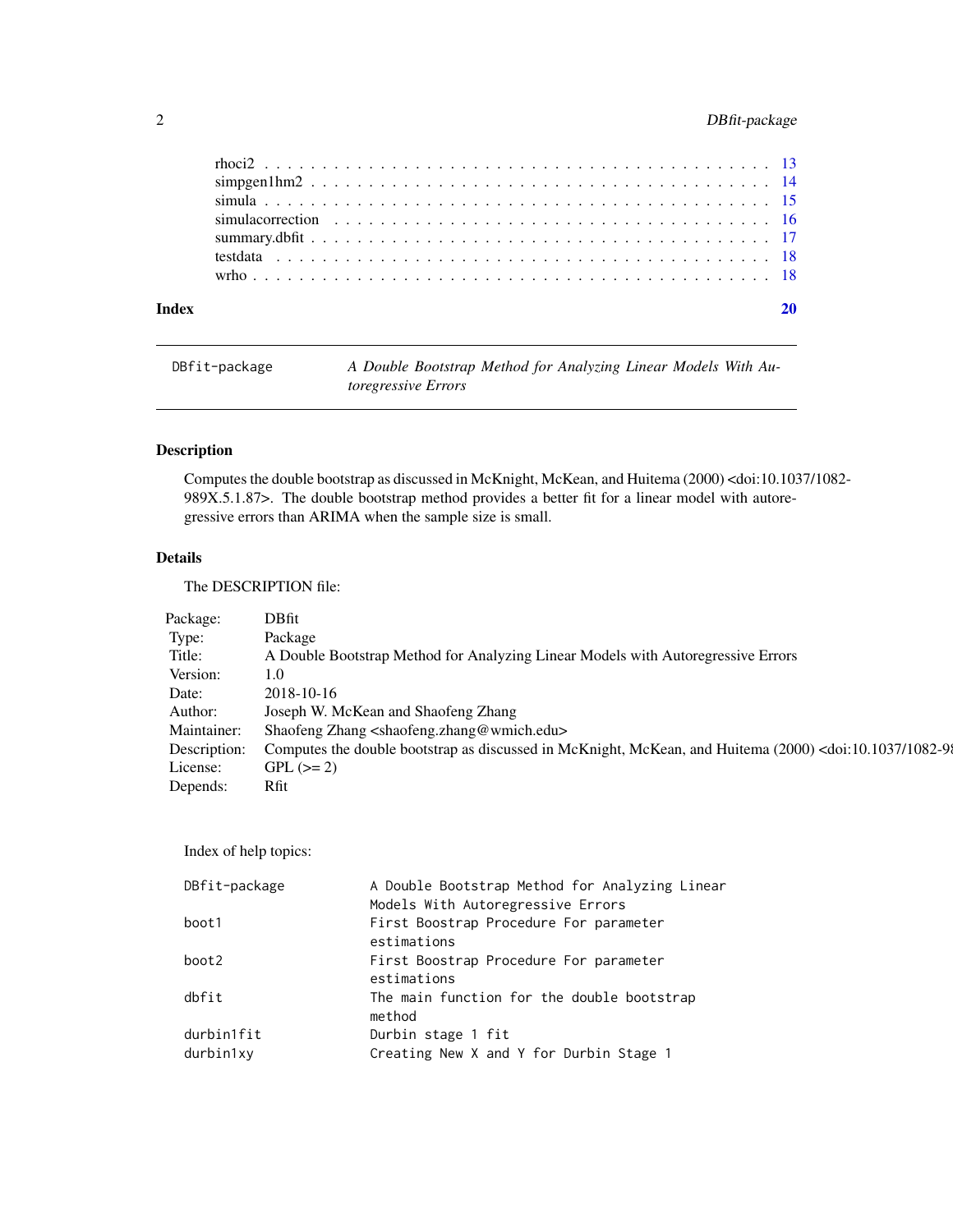#### <span id="page-2-0"></span> $\mathbf{boot1}$  3

| durbin2fit       | Durbin stage 2 fit                                                            |
|------------------|-------------------------------------------------------------------------------|
| hmdesign2        | the Two-Phase Design Matrix                                                   |
| hmmat            | K-Phase Design Matrix                                                         |
| hypothmat        | General Linear Tests of the regression<br>coefficients                        |
| lagx             | Lag Functions                                                                 |
| nurho            | Creating a new response variable for Durbin<br>stage 2                        |
| print.dbfit      | DBfit Internal Print Functions                                                |
| rhoci2           | A fisher type CI of the autoregressive<br>parameter rho                       |
| simpgen1hm2      | Simulation Data Generating Function                                           |
| simula           | Work Horse Function to implement the Double<br>Bootstrap method               |
| simulacorrection | Work Horse Function to Implement the Double<br>Bootstrap Method For .99 Cases |
| summary.dbfit    | Summarize the double bootstrap (DB) fit                                       |
| testdata         | testdata                                                                      |
| wrho             | Creating a new design matrix for Durbin stage 2                               |

## Author(s)

Joseph W. McKean and Shaofeng Zhang

Maintainer: Shaofeng Zhang <shaofeng.zhang@wmich.edu>

## References

McKnight, S. D., McKean, J. W., and Huitema, B. E. (2000). A double bootstrap method to analyze linear models with autoregressive error terms. Psychological methods, 5 (1), 87. Shaofeng Zhang (2017). Ph.D. Dissertation.

| n e<br>۰,<br>۰,<br>۰,<br>I |  |
|----------------------------|--|
|----------------------------|--|

**First Boostrap Procedure For parameter estimations** 

## Description

Function performing the first bootstrap procedure to yield the parameter estimates

## Usage

boot1(y, phi1, arp, nbs, x, allb, method, scores)

## Arguments

|      | the response variable                                             |
|------|-------------------------------------------------------------------|
| phi1 | the Durbin two-stage estimate of the autoregressive parameter rho |
| arp  | the order of autoregressive errors                                |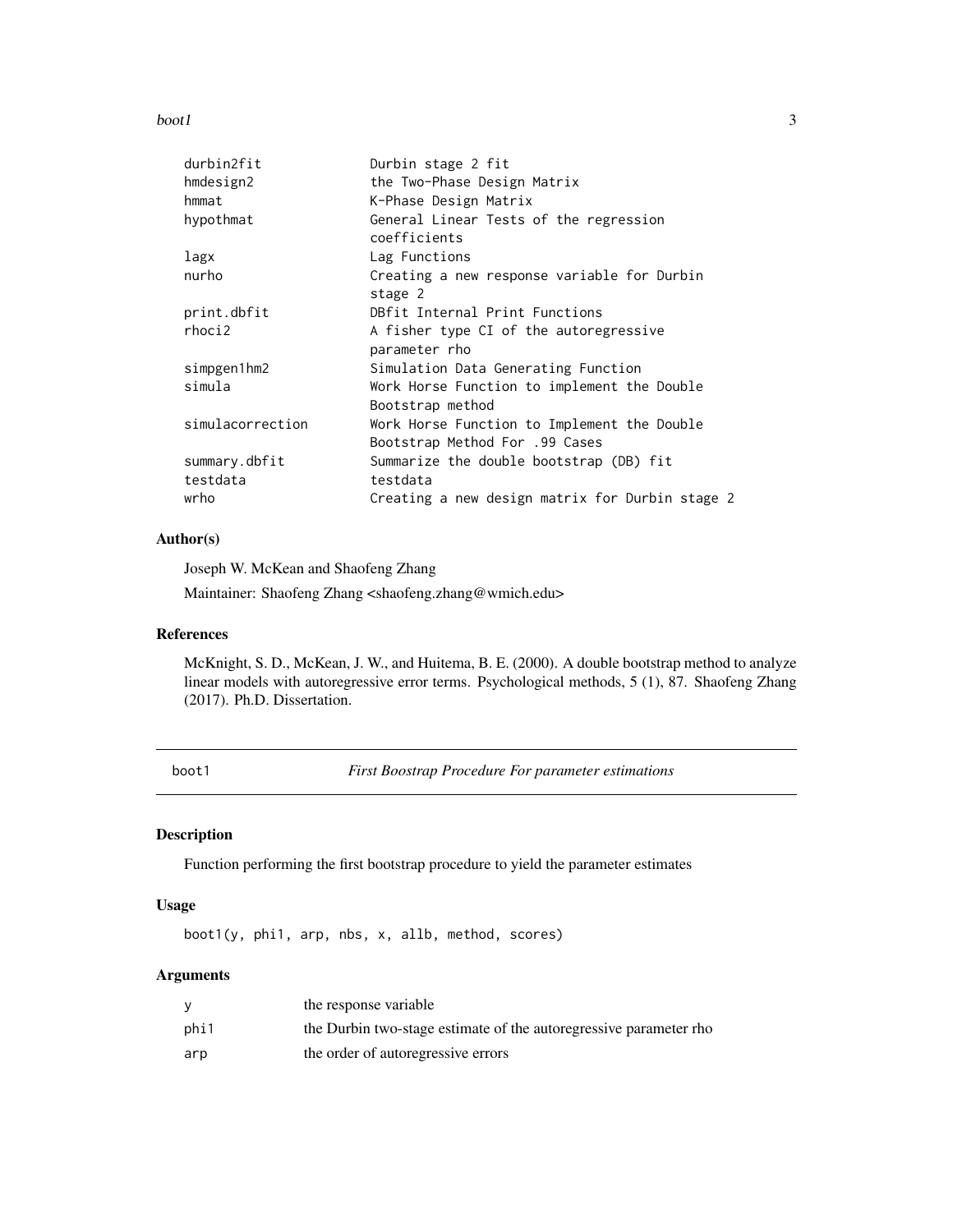<span id="page-3-0"></span>

| nbs    | the bootstrap size                                                           |
|--------|------------------------------------------------------------------------------|
| x.     | the original design matrix (including intercept), without centering          |
| allb   | all the Durbin two-stage estimates of the regression coefficients            |
| method | If "OLS", uses the ordinary least square; If "RANK", uses the rank-based fit |
| scores | Default is Wilcoxon scores                                                   |
|        |                                                                              |

## Value

An estimate of the bias is returned

## Note

This function is for internal use. The main function for users is dbfit.

## boot2 *First Boostrap Procedure For parameter estimations*

## Description

Function performing the second bootstrap procedure to yield the inference of the regression coefficients

## Usage

boot2(y, xcopy, phi1, beta, nbs, method, scores)

## Arguments

|        | the response variable                                                                    |
|--------|------------------------------------------------------------------------------------------|
| xcopy  | the original design matrix (including intercept), without centering                      |
| phi1   | the estimate of the autoregressive parameter rho from the first bootstrap proce-<br>dure |
| beta   | the estimates of the regression coefficients from the first bootstrap procedure          |
| nbs    | the bootstrap size.                                                                      |
| method | If "OLS", uses the ordinary least square; If "RANK", uses rank-based fit                 |
| scores | Default is Wilcoxon scores                                                               |

## Value

| betacov | the estimate of var-cov matrix of betas                                                                                                         |
|---------|-------------------------------------------------------------------------------------------------------------------------------------------------|
| allbeta | the estimates of betas inside of the second bootstrap, not the final estimates of<br>betas. The final estimates of betas are still from boot 1. |
| rhostar | the estimates of rho inside of the second bootstrap, not the final estimates of rho.<br>The final estimate(s) of rho are still from boot 1.     |
| MSEstar | MSE used inside of the second bootstrap.                                                                                                        |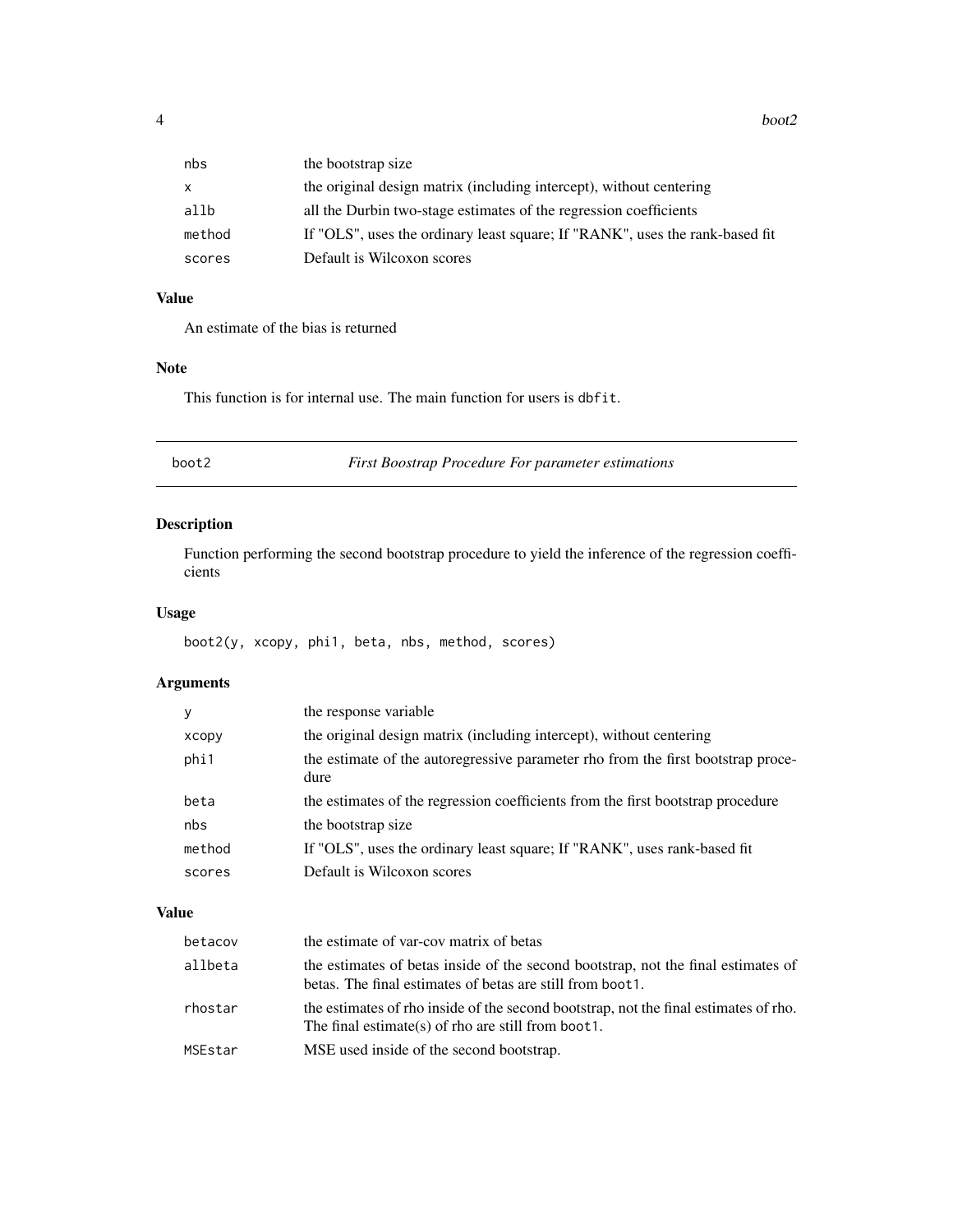#### <span id="page-4-0"></span>dbfit 5

## Note

This function is for internal use. The main function for users is dbfit

## <span id="page-4-1"></span>dbfit *The main function for the double bootstrap method*

## Description

This function is used to implement the double bootstrap method. It is used to yield estimates of both regression coefficients and autoregressive parameters(rho), and also the inference of them.

## Usage

## Default S3 method: dbfit(x, y, arp, nbs =  $500$ , nbscov =  $500$ ,  $conf = 0.95$ , correction = TRUE, method = "OLS", scores, ...)

## Arguments

| $\times$   | the design matrix, including intercept, i.e. the first column being ones.                                                                                                                                 |
|------------|-----------------------------------------------------------------------------------------------------------------------------------------------------------------------------------------------------------|
| У          | the response variable.                                                                                                                                                                                    |
| arp        | the order of autoregressive errors.                                                                                                                                                                       |
| nbs        | the bootstrap size for the first bootstrap procedure. Default is 500.                                                                                                                                     |
| nbscov     | the bootstrap size for the second bootstrap procedure. Default is 500.                                                                                                                                    |
| conf       | the confidence level of CI for rho, default is 0.95.                                                                                                                                                      |
| correction | logical. Currently, ONLY works for order 1, i.e. for order $> 1$ , this correction<br>will not get involved. If TRUE, uses the correction for cases that the estimate of<br>rho is 0.99. Default is TRUE. |
| method     | the method to be used for fitting. If "OLS", uses the ordinary least square 1m; If<br>"RANK", uses the rank-based fit rfit.                                                                               |
| scores     | Default is Wilcoxon scores                                                                                                                                                                                |
|            | additional arguments to be passed to fitting routines                                                                                                                                                     |
|            |                                                                                                                                                                                                           |

## Details

Computes the double bootstrap as discussed in McKnight, McKean, and Huitema (2000). For details, see the references.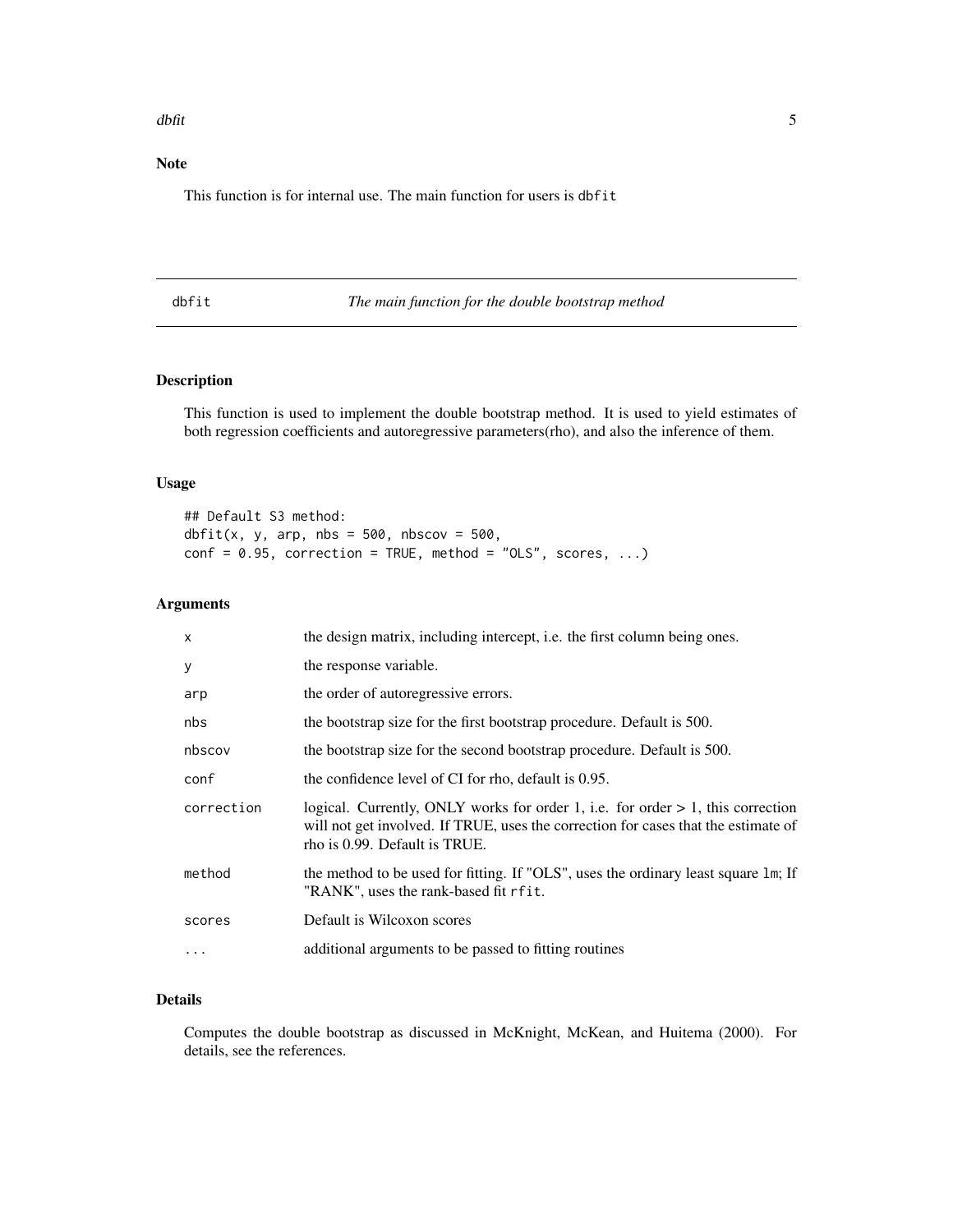## Value

| coefficients  | the estimates of regression coefficients based on the first bootstrap procedure                                                                                                                                                                               |
|---------------|---------------------------------------------------------------------------------------------------------------------------------------------------------------------------------------------------------------------------------------------------------------|
| rho1          | the Durbin two-stage estimate of the autoregressive parameter rho                                                                                                                                                                                             |
| adjar         | the estimates of regression coefficients based on the first bootstrap procedure                                                                                                                                                                               |
| mse           | the mean square error                                                                                                                                                                                                                                         |
| $rho_CI_1$    | the first type of CI for rho, see the second reference for details.                                                                                                                                                                                           |
| $rho_CI_2$    | the second type of CI for rho, see the second reference for details.                                                                                                                                                                                          |
| $rho_CI_3$    | the third type of CI for rho, see the second reference for details.                                                                                                                                                                                           |
| betacov       | the estimate of the variance-covariance matrix of betas                                                                                                                                                                                                       |
| tabbeta       | a table of point estimates, SE's, test statistics and p-values.                                                                                                                                                                                               |
| flag99        | an indicator; if 1, it indicates the original fit yields an estimate of rho to be 0.99.<br>When the correction is requested (default), the correction procedure kicks in,<br>and the final estimates of rho is corrected. Only valid if order 1 is specified. |
| residuals     | the residuals, that is response minus fitted values.                                                                                                                                                                                                          |
| fitted.values | the fitted mean values.                                                                                                                                                                                                                                       |

## Author(s)

Joseph W. McKean and Shaofeng Zhang

## References

McKnight, S. D., McKean, J. W., and Huitema, B. E. (2000). A double bootstrap method to analyze linear models with autoregressive error terms. Psychological methods, 5 (1), 87.

Shaofeng Zhang (2017). Ph.D. Dissertation.

## See Also

dbfit.formula

```
# make sure the dependent package Rfit is installed
# To save users time, we set both bootstrap sizes to be 100 in this example.
# Defaults are both 500.
data(testdata)
# This data is generated by a two-phase design, with autoregressive order being one,
# autoregressive coefficient being 0.6 and all regression coefficients being 0.
# Both the first and second phase have 20 observations.
y \leftarrow \text{testdata}[, 5]x \leftarrow \text{testdata}[, 1:4]fit1 <- dbfit(x, y, 1, nbs = 100, nbscov = 100) # OLS fit, defaultsummary(fit1)
# Note that the CI's of autoregressive coef are not shown in the summary.
```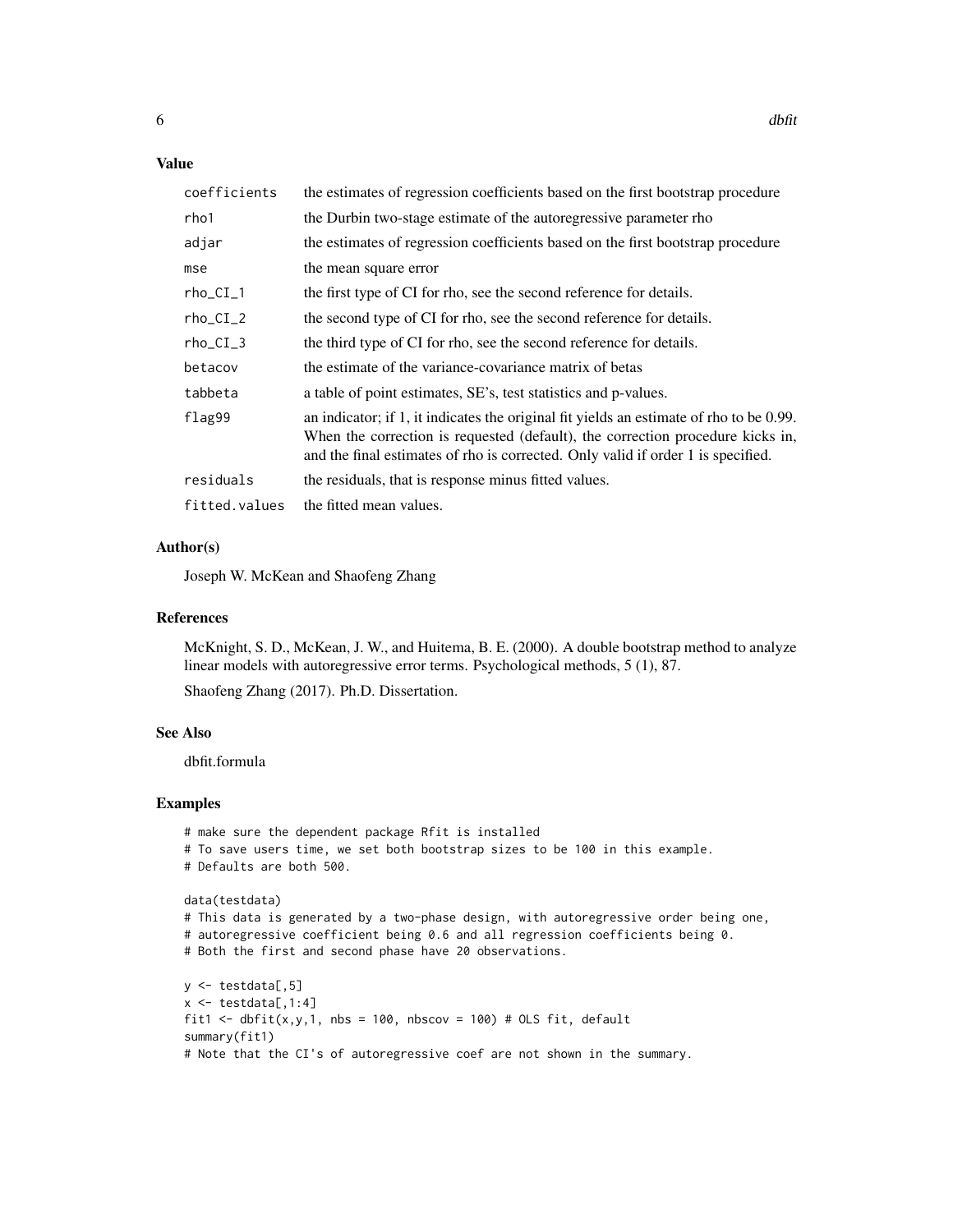#### <span id="page-6-0"></span> $\frac{d}{dt}$  durbin1fit  $\frac{1}{2}$  and  $\frac{1}{2}$  and  $\frac{1}{2}$  and  $\frac{1}{2}$  and  $\frac{1}{2}$  and  $\frac{1}{2}$  and  $\frac{1}{2}$  and  $\frac{1}{2}$  and  $\frac{1}{2}$  and  $\frac{1}{2}$  and  $\frac{1}{2}$  and  $\frac{1}{2}$  and  $\frac{1}{2}$  and  $\frac{1}{2}$  and  $\frac{$

```
# Instead, they are attributes of model fit.
fit1$rho_CI_1
# fit2 <- dbfit(x,y,1, nbs = 100, nbscov = 100 ,method="RANK") # rank-based fit
# When fitting with autoregressive order 2,
# the estimate of the second order autoregressive coefficient should not be significant,
# since this data is generated with order 1.
# fit3 \leq dbfit(x,y,2, \, \text{nbs} = 100, \, \text{nbscov} = 100)# fit3$rho_CI_1 # The first row is lower bounds, and second row is upper bounds
```
durbin1fit *Durbin stage 1 fit*

## Description

Function implements the Durbin stage 1 fit

#### Usage

durbin1fit(y, x, arp, method, scores)

## Arguments

| V      | the response variable in stage 1, not the original response variable                                                |
|--------|---------------------------------------------------------------------------------------------------------------------|
| X      | the model matrix in stage 1, not the original design matrix                                                         |
| arp    | the order of autoregressive errors.                                                                                 |
| method | the method to be used for fitting. If "OLS", uses the ordinary least square; If<br>"RANK", uses the rank-based fit. |
| scores | Default is Wilcoxon scores                                                                                          |

#### Note

This function is for internal use. The main function for users is dbfit.

## References

McKnight, S. D., McKean, J. W., and Huitema, B. E. (2000). A double bootstrap method to analyze linear models with autoregressive error terms. Psychological methods, 5 (1), 87. Shaofeng Zhang (2017). Ph.D. Dissertation.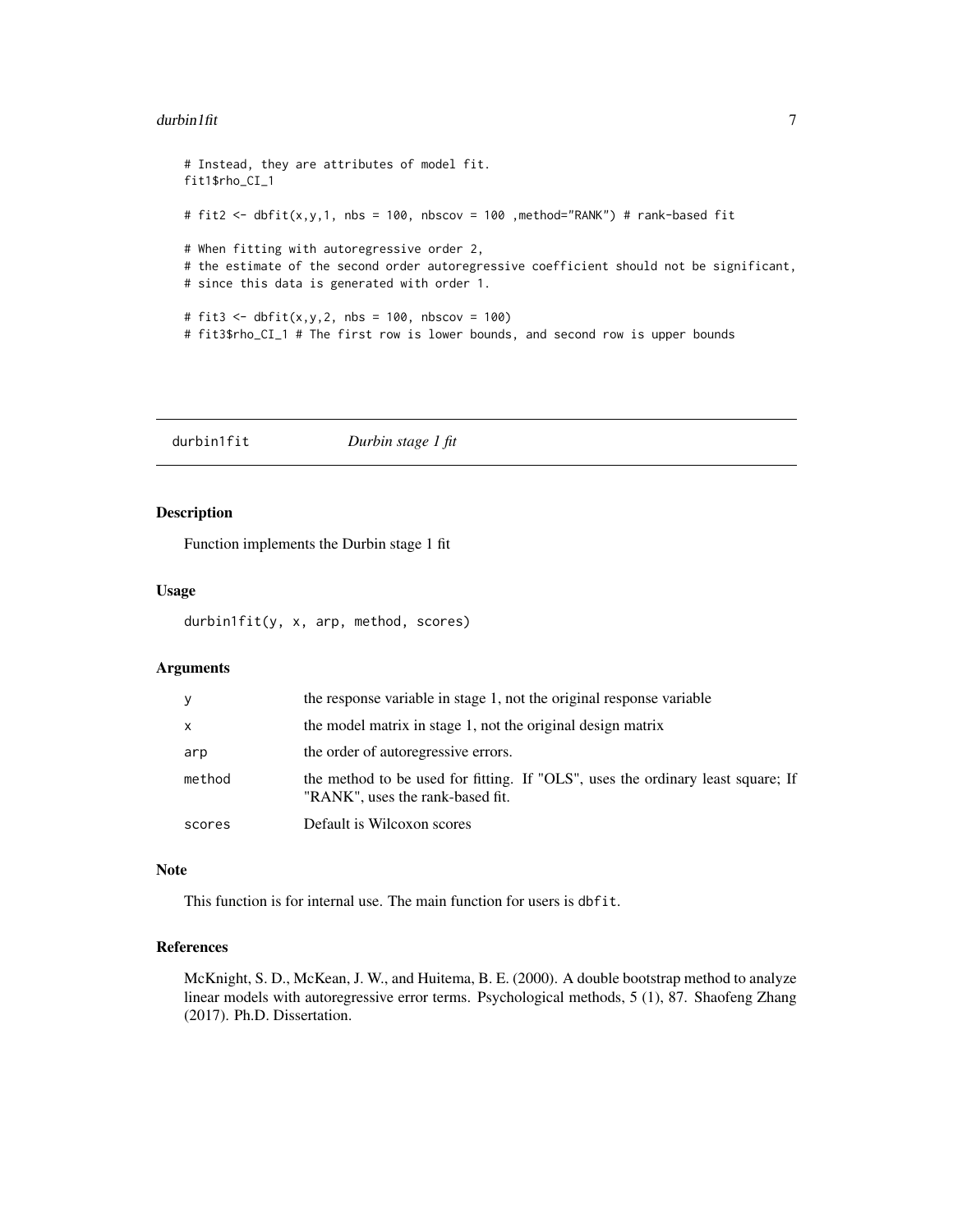<span id="page-7-0"></span>

Functions provides the tranformed reponse variable and model matrix for Durbin stage 1 fit. For details of the transformation, see the reference.

#### Usage

durbin1xy(y, x, arp)

#### Arguments

|     | the orginal response variable                                                                |
|-----|----------------------------------------------------------------------------------------------|
| X   | the orginal design matrix with first column of all one's (corresponding to the<br>intercept) |
| arp | the order of autoregressive errors.                                                          |

## References

McKnight, S. D., McKean, J. W., and Huitema, B. E. (2000). A double bootstrap method to analyze linear models with autoregressive error terms. Psychological methods, 5 (1), 87. Shaofeng Zhang (2017). Ph.D. Dissertation.

| durbin2fit | Durbin stage 2 fit |  |
|------------|--------------------|--|
|------------|--------------------|--|

## Description

Function implements the Durbin stage 1 fit

## Usage

```
durbin2fit(yc, xc, adjphi, method, scores)
```
## Arguments

| уc     | a transformed reponse variable                                                                                      |
|--------|---------------------------------------------------------------------------------------------------------------------|
| XC.    | a transformed design matrix                                                                                         |
| adjphi | the Durbin stage 1 estimate(s) of the autoregressive parameters rho                                                 |
| method | the method to be used for fitting. If "OLS", uses the ordinary least square; If<br>"RANK", uses the rank-based fit. |
| scores | Default is Wilcoxon scores                                                                                          |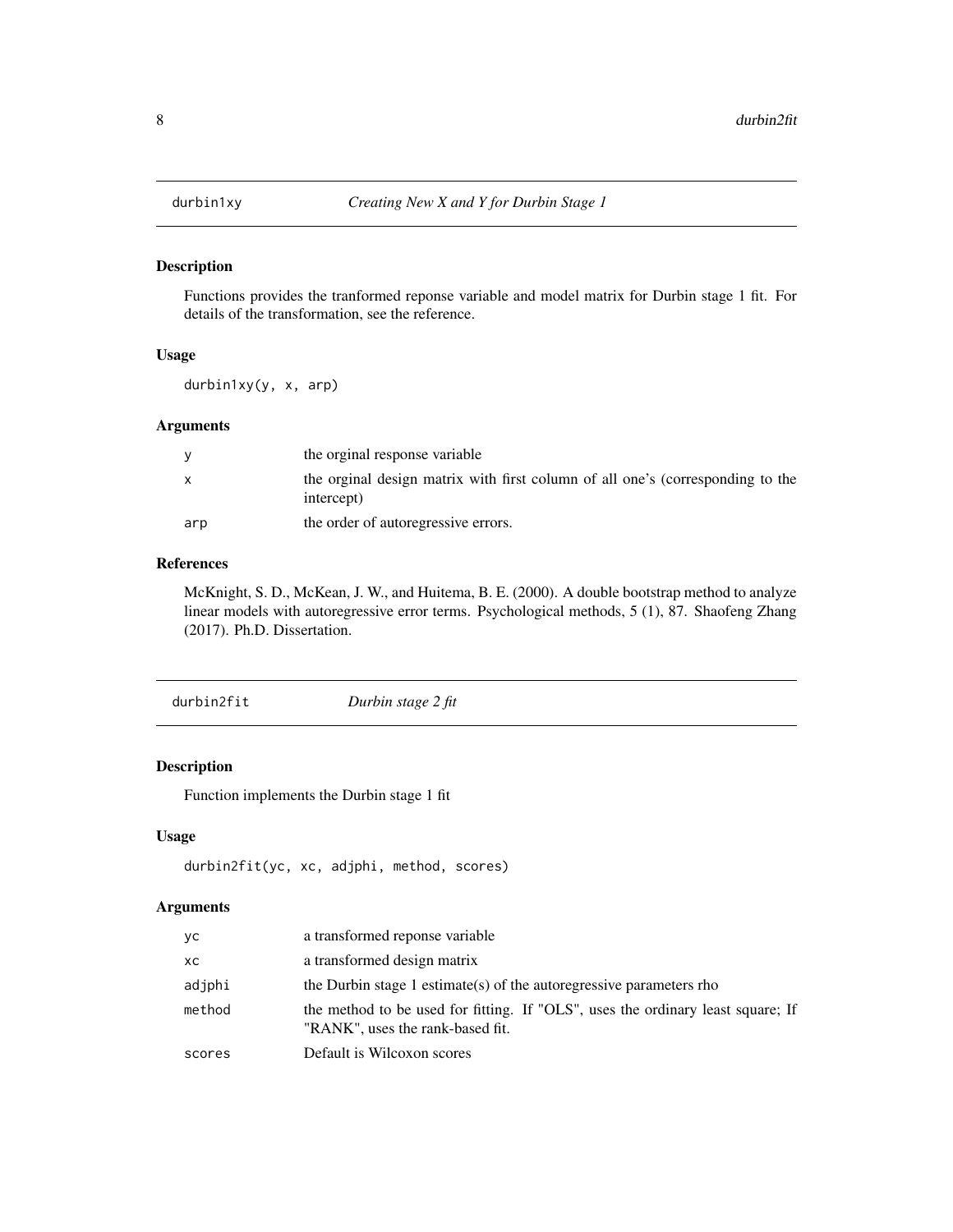## <span id="page-8-0"></span>hmdesign2 9

## Value

| beta  | the estimates of regression coefficients              |
|-------|-------------------------------------------------------|
| sigma | the estimate of standard deviation of the white noise |

## Note

This function is for internal use. The main function for users is dbfit.

#### References

McKnight, S. D., McKean, J. W., and Huitema, B. E. (2000). A double bootstrap method to analyze linear models with autoregressive error terms. Psychological methods, 5 (1), 87. Shaofeng Zhang (2017). Ph.D. Dissertation.

<span id="page-8-1"></span>hmdesign2 *the Two-Phase Design Matrix*

#### Description

Returns the design matrix for a two-phase intervention model.

## Usage

hmdesign2(n1, n2)

#### Arguments

| n1 | number of obs in phase 1 |  |
|----|--------------------------|--|
| n2 | number of obs in phase 2 |  |

## Details

It returns a matrix of 4 columns. As discussed in Huitema, Mckean, & Mcknight (1999), in twophase design: beta $0 =$  intercept, beta1 = slope for Phase 1, beta2 = level change from Phase 1 to Phase 2, and beta3 slope change from Phase 1 to Phase 2.

## References

Huitema, B. E., Mckean, J. W., & Mcknight, S. (1999). Autocorrelation effects on least- squares intervention analysis of short time series. Educational and Psychological Measurement, 59 (5), 767-786.

```
n1 < -15n2 < - 15hmdesign2(n1, n2)
```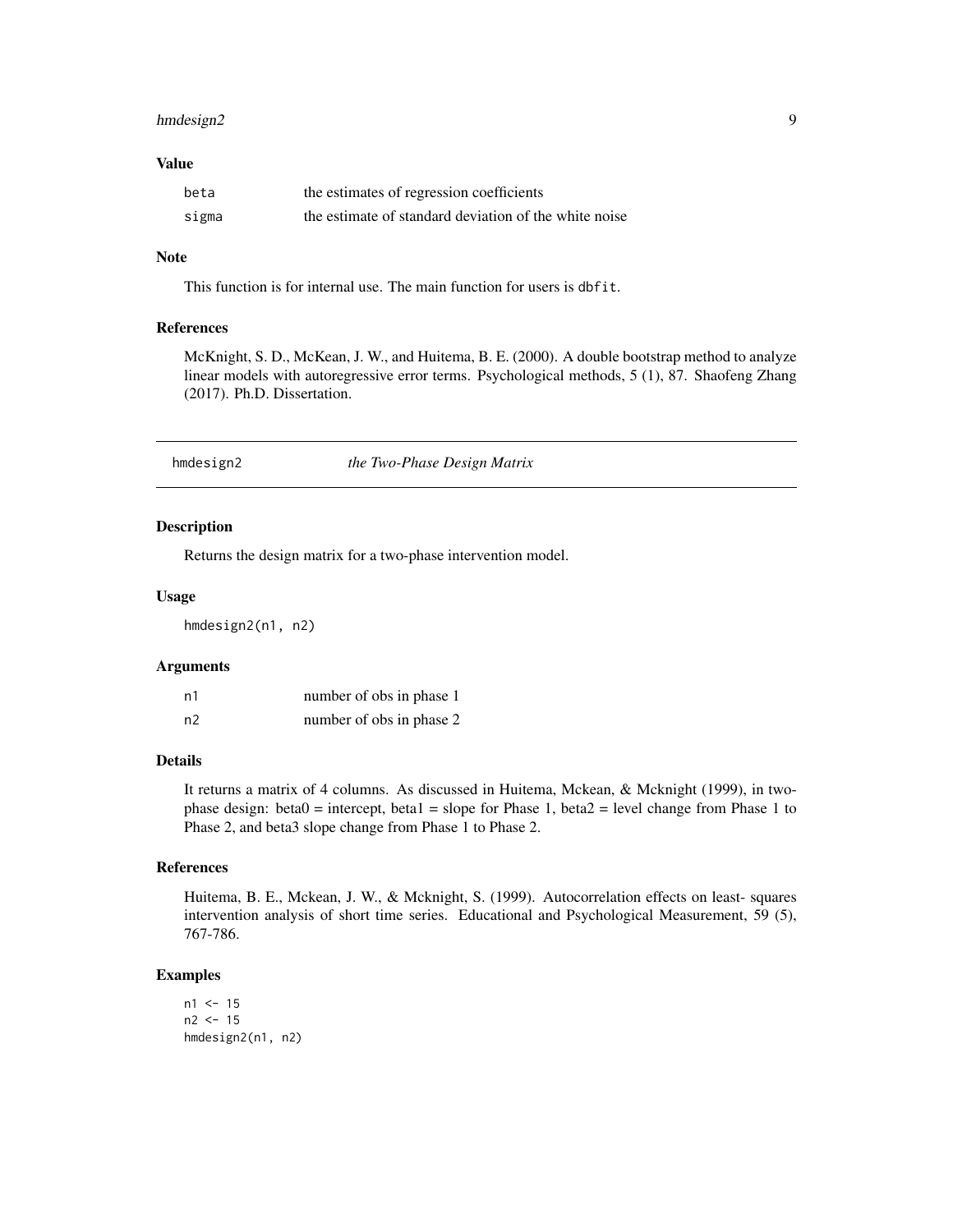<span id="page-9-0"></span>

Returns the design matrix for a general k-phase intervention model

#### Usage

hmmat(vecss, k)

## Arguments

| vecss | a vector of length k with each element being the number of observations in each<br>phase |
|-------|------------------------------------------------------------------------------------------|
| k     | number of phases                                                                         |

## Details

It returns a matrix of 2\*k columns. The design can be unbalanced, i.e. each phase has different observations.

## References

Huitema, B. E., Mckean, J. W., & Mcknight, S. (1999). Autocorrelation effects on least- squares intervention analysis of short time series. Educational and Psychological Measurement, 59 (5), 767-786.

#### See Also

[hmdesign2](#page-8-1)

```
# a three-phase design matrix
hmmat(c(10,10,10),3)
```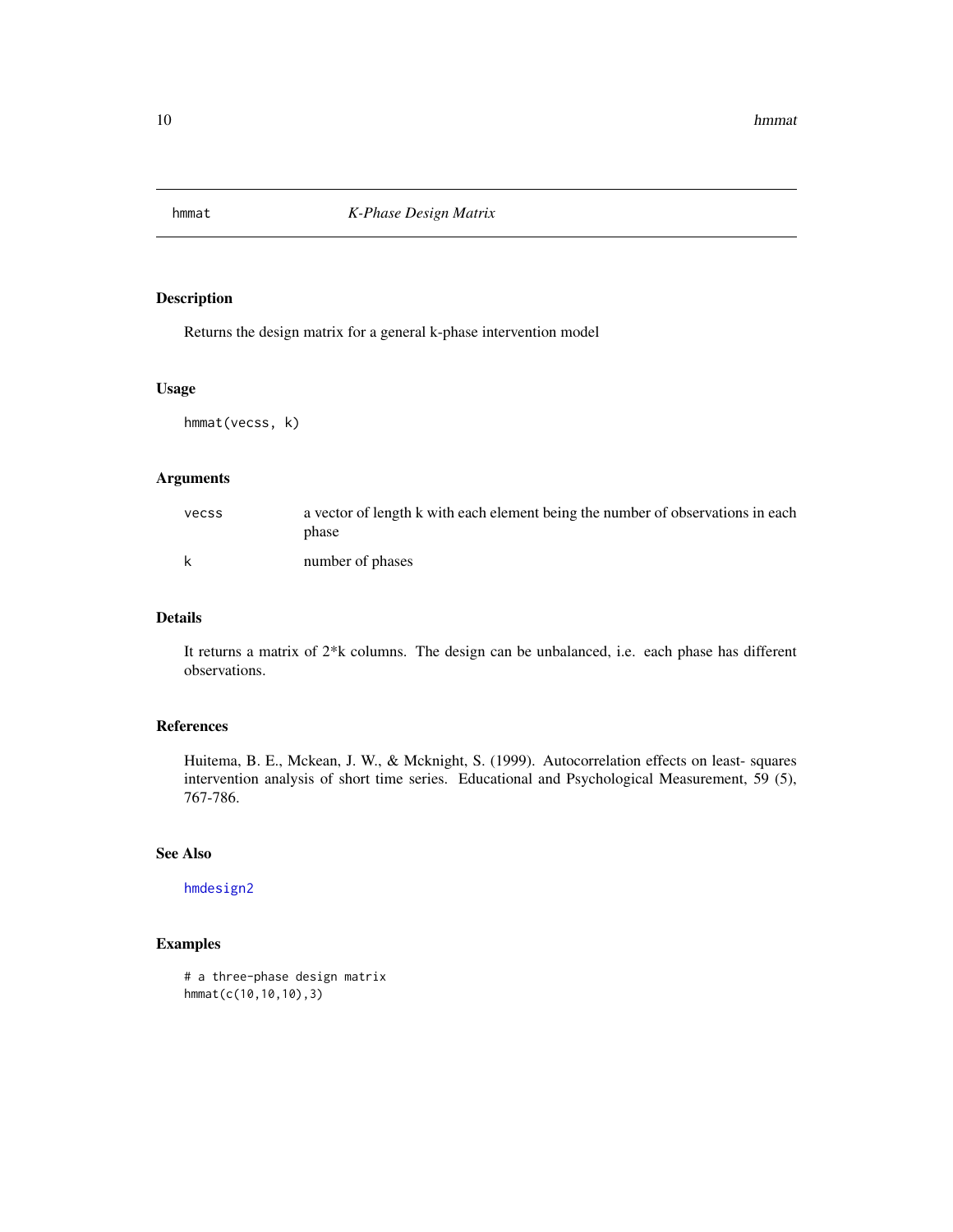<span id="page-10-0"></span>

Performs general linear tests of the regressio coefficients.

## Usage

hypothmat(sfit, mmat, n, p)

## Arguments

| sfit | the result of a call to dbfit.                                                                                          |
|------|-------------------------------------------------------------------------------------------------------------------------|
| mmat | a full row rank $q^*(p+1)$ matrix, where q is the row number of the matrix and p<br>is number of independent variables. |
| n    | total number of observations.                                                                                           |
| p    | number of independent variables.                                                                                        |

## Details

This functions performs the general linear F-test of the form H0:  $Mb = 0$  vs HA:  $Mb := 0$ .

## Value

| tst | the test statistic        |
|-----|---------------------------|
| pvf | the p-value of the F-test |

#### References

McKnight, S. D., McKean, J. W., and Huitema, B. E. (2000). A double bootstrap method to analyze linear models with autoregressive error terms. Psychological methods, 5 (1), 87. Shaofeng Zhang (2017). Ph.D. Dissertation.

```
data(testdata)
y<-testdata[,5]
x<-testdata[,1:4]
fit1<-dbfit(x,y,1) # OLS fit, default
# a test that H0: b1 = b3 vs HA: b1 != b3
mat<-matrix(c(1,0,0,-1),nrow=1)
hypothmat(sfit=fit1,mmat=mat,n=40,p=4)
```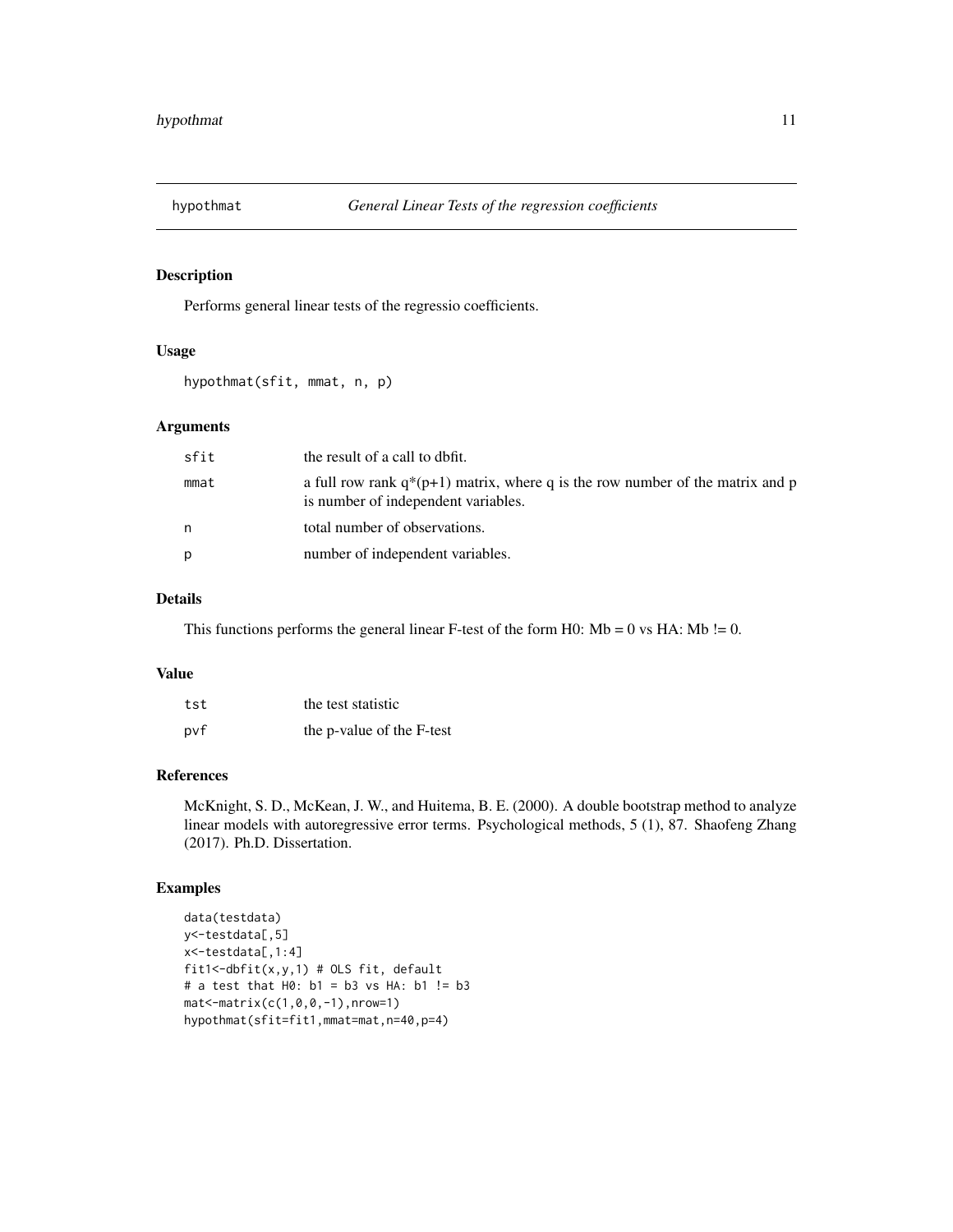<span id="page-11-0"></span>

For preparing the transformed x and y in the Durbin stage 1 fit

## Usage

lagx(x, s1, s2) lagmat(x, p)

## Arguments

| $\mathsf{x}$ | a vector or the design matrix, including intercept, i.e. the first column being<br>ones. |
|--------------|------------------------------------------------------------------------------------------|
| -s1          | starting index of the slice.                                                             |
| s2           | end index of the slice.                                                                  |
| p            | the order of autoregressive errors.                                                      |

## Note

These function are for internal use.

nurho *Creating a new response variable for Durbin stage 2*

## Description

It returns a new response variable (vector) for Durbin stage 2.

## Usage

nurho(yc, adjphi)

## Arguments

| yс     | the centered response variable y            |
|--------|---------------------------------------------|
| adjphi | (initial) estimate of rho in Durbin stage 1 |

## Details

see reference.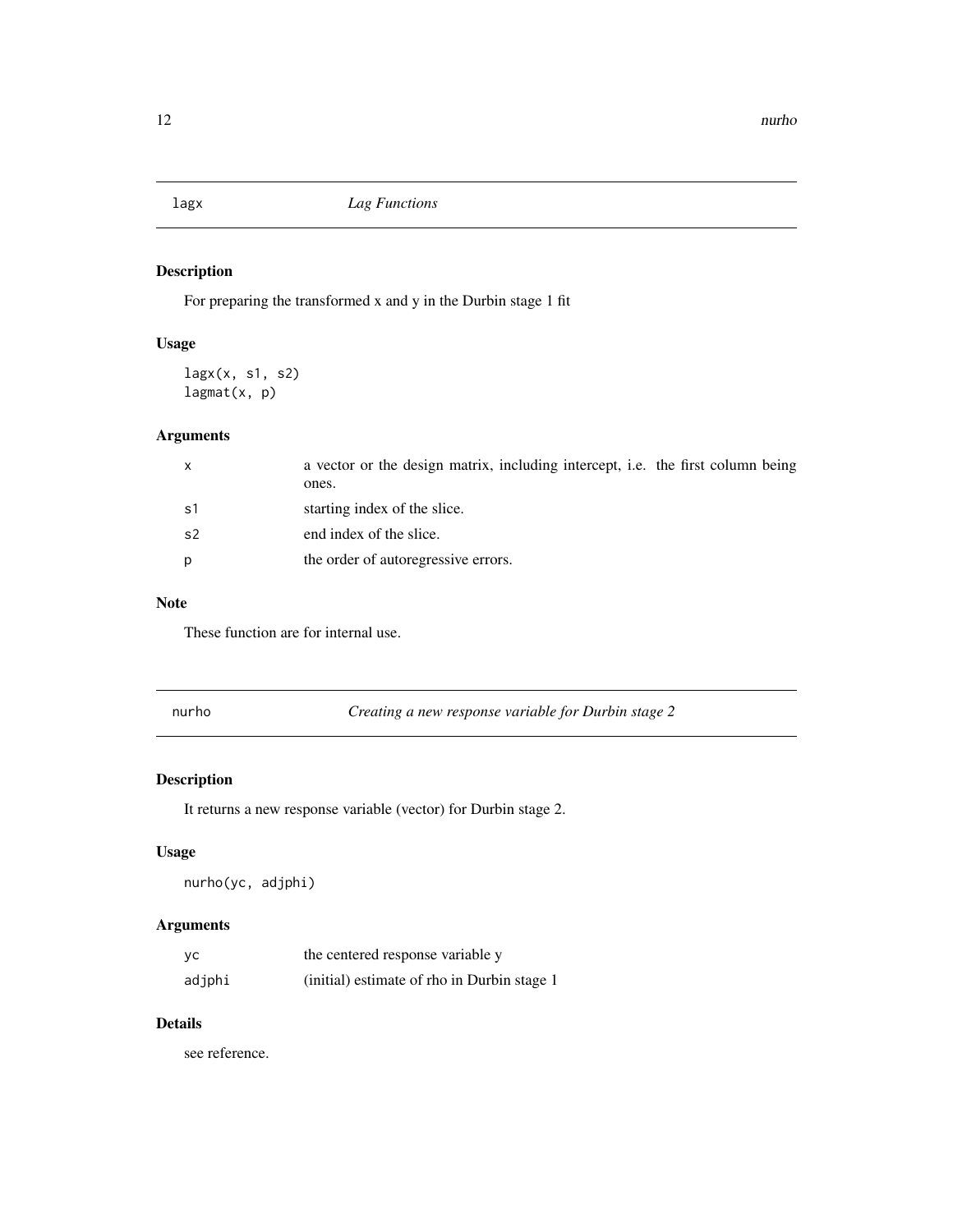#### <span id="page-12-0"></span>print.dbfit 13

## Note

This function is for internal use. The main function for users is dbfit.

#### References

McKnight, S. D., McKean, J. W., and Huitema, B. E. (2000). A double bootstrap method to analyze linear models with autoregressive error terms. Psychological methods, 5 (1), 87. Shaofeng Zhang (2017). Ph.D. Dissertation.

print.dbfit *DBfit Internal Print Functions*

#### Description

These functions print the output in a user-friendly manner using the internal R function print.

#### Usage

```
## S3 method for class 'dbfit'
print(x, \ldots)## S3 method for class 'summary.dbfit'
print(x, \ldots)
```
## Arguments

|          | An object to be printed                    |
|----------|--------------------------------------------|
| $\cdots$ | additional arguments to be passed to print |

## See Also

[dbfit](#page-4-1), [summary.dbfit](#page-16-1)

## Description

This function returns a Fisher type CI for rho, which is then used to correct the .99 cases.

## Usage

rhoci2(n, rho, cv)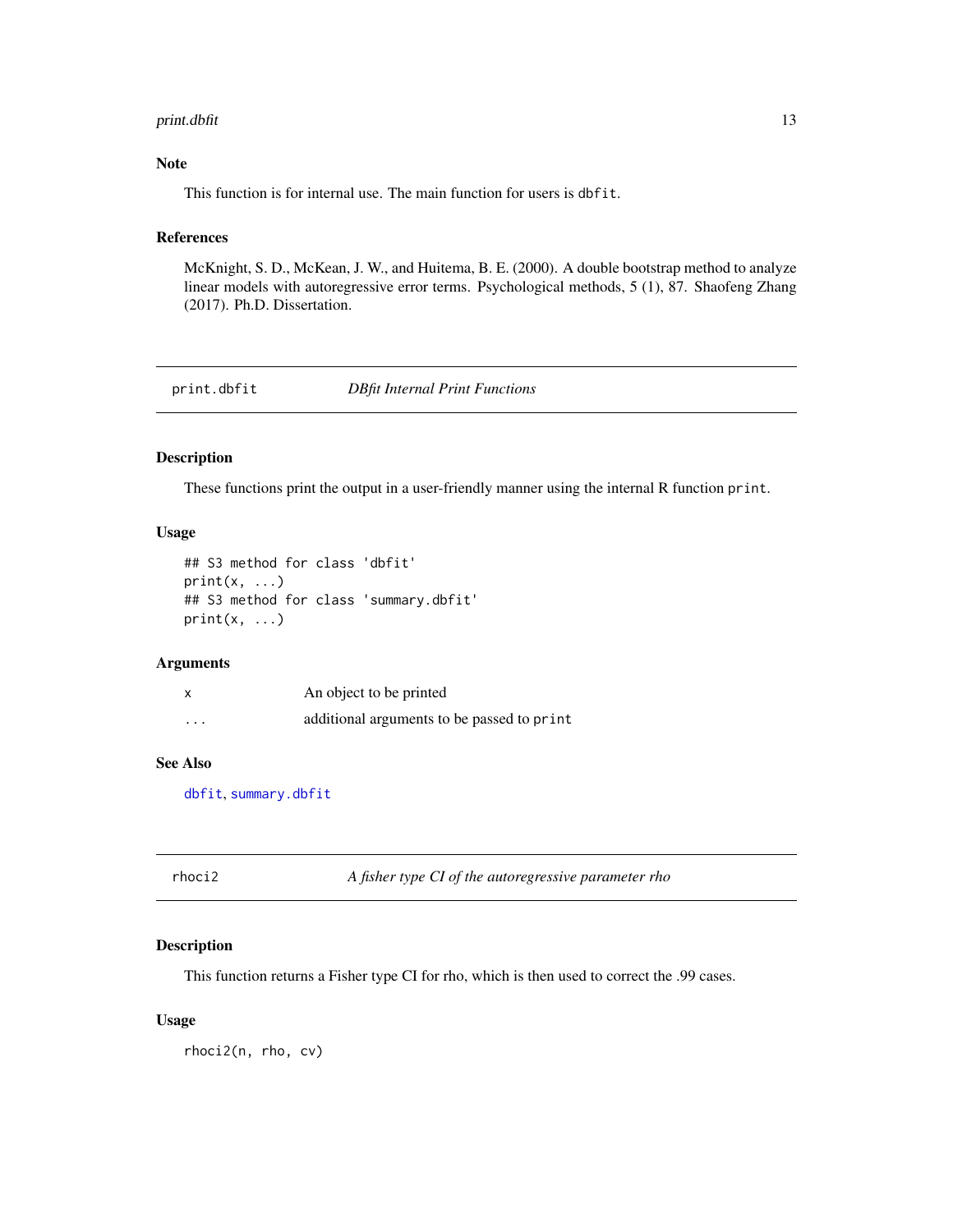## Arguments

| n,   | total number of observations        |
|------|-------------------------------------|
| rho. | final estimate of rho, usually .99. |
| CV.  | critical value for CI               |

## Details

see reference.

## Note

This function is for internal use.

## References

Shaofeng Zhang (2017). Ph.D. Dissertation. Rao, C. R. (1952). Advanced statistical methods in biometric research. p. 231

simpgen1hm2 *Simulation Data Generating Function*

## Description

Generates the simulation data for a two-phase intervention model.

## Usage

 $simplgen1hm2(n1, n2, rho, beta = c(0, 0, 0, 0))$ 

## Arguments

| n1             | number of obs in phase 1                |
|----------------|-----------------------------------------|
| n <sup>2</sup> | number of obs in phase 2                |
| rho            | pre-defined autoregressive parameter(s) |
| beta           | pre-defined regression coefficients     |

#### Details

This function is used for simulations when developing the package. With pre-defined sample sizes in both phases and parameters, it returns a simulated data.

## Value

| mat | a matrix containing the simulation data. The last column is the response vari- |
|-----|--------------------------------------------------------------------------------|
|     | able. All other columns make up the design matrix.                             |

<span id="page-13-0"></span>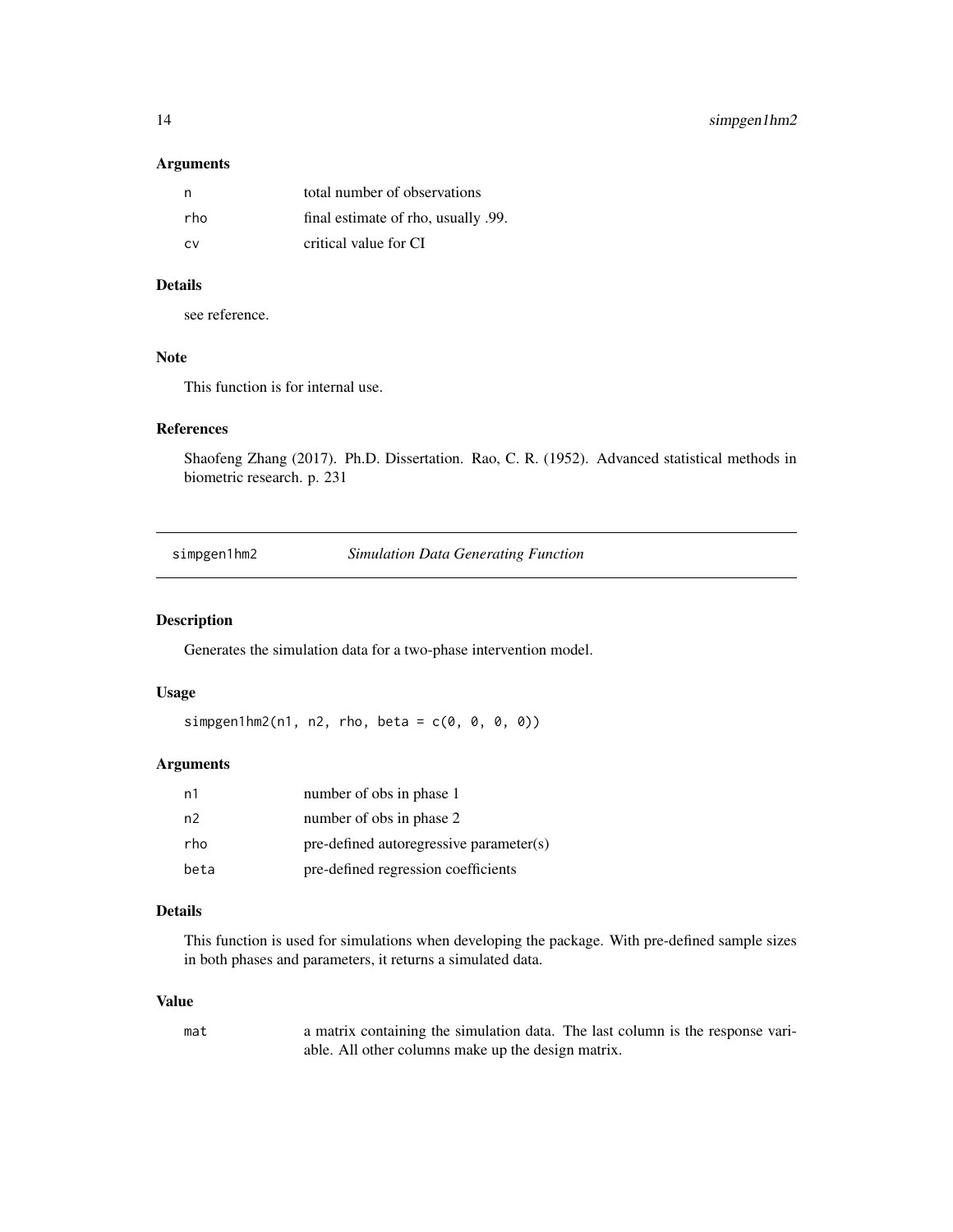#### <span id="page-14-0"></span>simula and the state of the state of the state of the state of the state of the state of the state of the state of the state of the state of the state of the state of the state of the state of the state of the state of the

## See Also

[hmdesign2](#page-8-1)

## Examples

```
n1 < -15n2 < - 15rho <-0.6beta < -c(0,0,0,0)dat <- simpgen1hm2(n1, n2, rho, beta)
dat
```
simula *Work Horse Function to implement the Double Bootstrap method*

## Description

simula is the original work horse function to implement the DB method. However, when this function returns an estimate of rho to be .99, another work horse function simulacorrection kicks in.

## Usage

simula(x, y, arp, nbs, nbscov, conf, method, scores)

## Arguments

| $\mathsf{x}$ | the design matrix, including intercept, i.e. the first column being ones.                                                   |
|--------------|-----------------------------------------------------------------------------------------------------------------------------|
| y            | the response variable.                                                                                                      |
| arp          | the order of autoregressive errors.                                                                                         |
| nbs          | the bootstrap size for the first bootstrap procedure. Default is 500.                                                       |
| nbscov       | the bootstrap size for the second bootstrap procedure. Default is 500.                                                      |
| conf         | the confidence level of CI for rho, default is 0.95.                                                                        |
| method       | the method to be used for fitting. If "OLS", uses the ordinary least square 1m; If<br>"RANK", uses the rank-based fit rfit. |
| scores       | Default is Wilcoxon scores                                                                                                  |

## Details

see [dbfit](#page-4-1).

#### Note

Users should use dbfit to perform the analysis.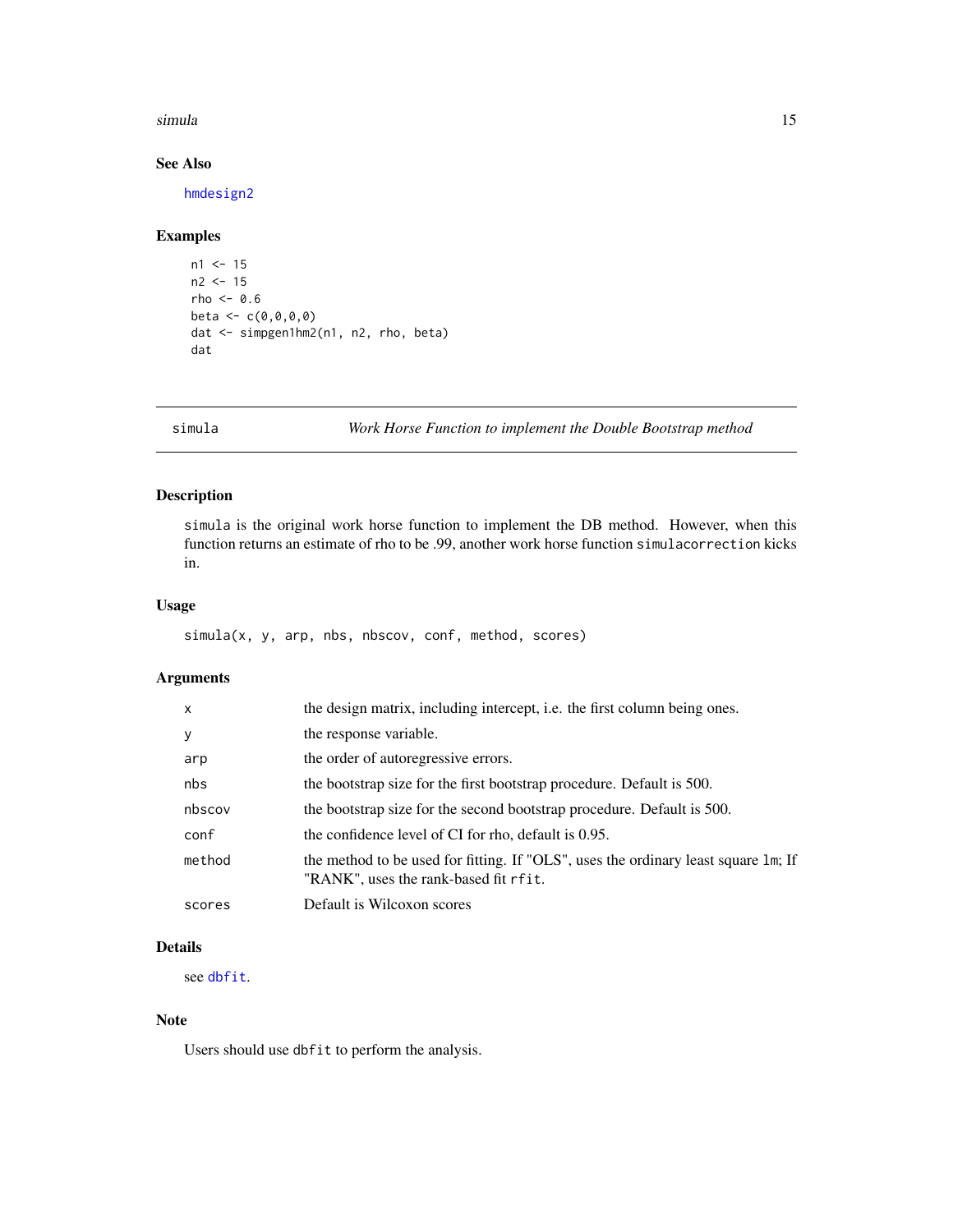#### <span id="page-15-0"></span>References

McKnight, S. D., McKean, J. W., and Huitema, B. E. (2000). A double bootstrap method to analyze linear models with autoregressive error terms. Psychological methods, 5 (1), 87. Shaofeng Zhang (2017). Ph.D. Dissertation.

## See Also

[dbfit](#page-4-1).

| simulacorrection | Work Horse Function to Implement the Double Bootstrap Method For |
|------------------|------------------------------------------------------------------|
|                  | .99 $\mathcal{C}$ ases                                           |

## Description

When function simula returns an estimate of rho to be .99, this function kicks in and ouputs a corrected estimate of rho. Currently, this only works for order 1, i.e. for order  $> 1$ , this correction will not get involved.

#### Usage

simulacorrection(x, y, arp, nbs, nbscov, method, scores)

#### Arguments

| x      | the design matrix, including intercept, i.e. the first column being ones.                                                   |
|--------|-----------------------------------------------------------------------------------------------------------------------------|
| У      | the response variable.                                                                                                      |
| arp    | the order of autoregressive errors.                                                                                         |
| nbs    | the bootstrap size for the first bootstrap procedure. Default is 500.                                                       |
| nbscov | the bootstrap size for the second bootstrap procedure. Default is 500.                                                      |
| method | the method to be used for fitting. If "OLS", uses the ordinary least square 1m; If<br>"RANK", uses the rank-based fit rfit. |
| scores | Default is Wilcoxon scores                                                                                                  |

#### Details

If 0.99 problem is detected, then construct Fisher CI for both initial estimate (in Durbin stage 1) and first bias-corrected estimate (perform only one bootstrap, instead of a loop); if the midpoint of latter is smaller than 0.95, then this midpoint is the final estimate for rho; otherwise the midpoint of the former CI is the final estimate.

By default, when function simula returns an estimate of rho to be .99, this function kicks in and ouputs a corrected estimate of rho. However, users can turn the auto correction off by setting correction="FALSE" in dbfit. Users are encouraged to investigate why the stationarity assumption is violated based on their experience of time series analysis and knowledge of the data.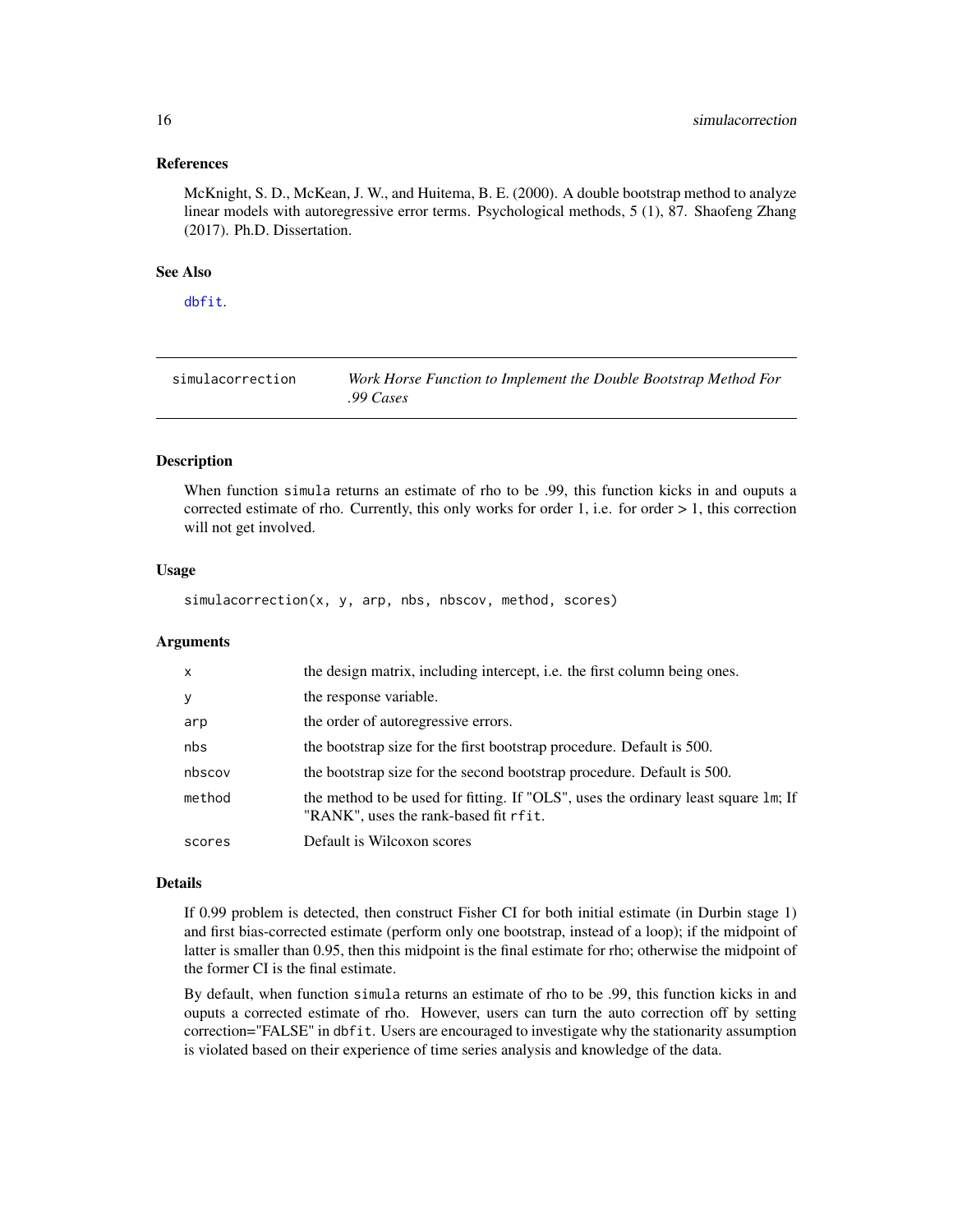## <span id="page-16-0"></span>summary.dbfit 17

## Note

Users should use dbfit to perform the analysis.

## References

Shaofeng Zhang (2017). Ph.D. Dissertation.

## See Also

[dbfit](#page-4-1).

<span id="page-16-1"></span>summary.dbfit *Summarize the double bootstrap (DB) fit*

## Description

It summarizes the DB fit in a way that is similar to OLS lm.

## Usage

```
## S3 method for class 'dbfit'
summary(object, ...)
```
## Arguments

| object   | a result of the call to rfit      |
|----------|-----------------------------------|
| $\cdots$ | additional arguments to be passed |

## Value

| call   | the call to rfit                                                                                                               |
|--------|--------------------------------------------------------------------------------------------------------------------------------|
| tab    | a table of point estimates, standard errors, t-ratios and p-values                                                             |
| rho1   | the Durbin two-stage estimate of rho                                                                                           |
| adjar  | the DB (final) estimate of rho                                                                                                 |
| flag99 | an indicator; if 1, it indicates the original fit yields an estimate of rho to be 0.99.<br>Only valid if order 1 is specified. |

```
data(testdata)
y<-testdata[,5]
x<-testdata[,1:4]
fit1<-dbfit(x,y,1) # OLS fit, default
summary(fit1)
```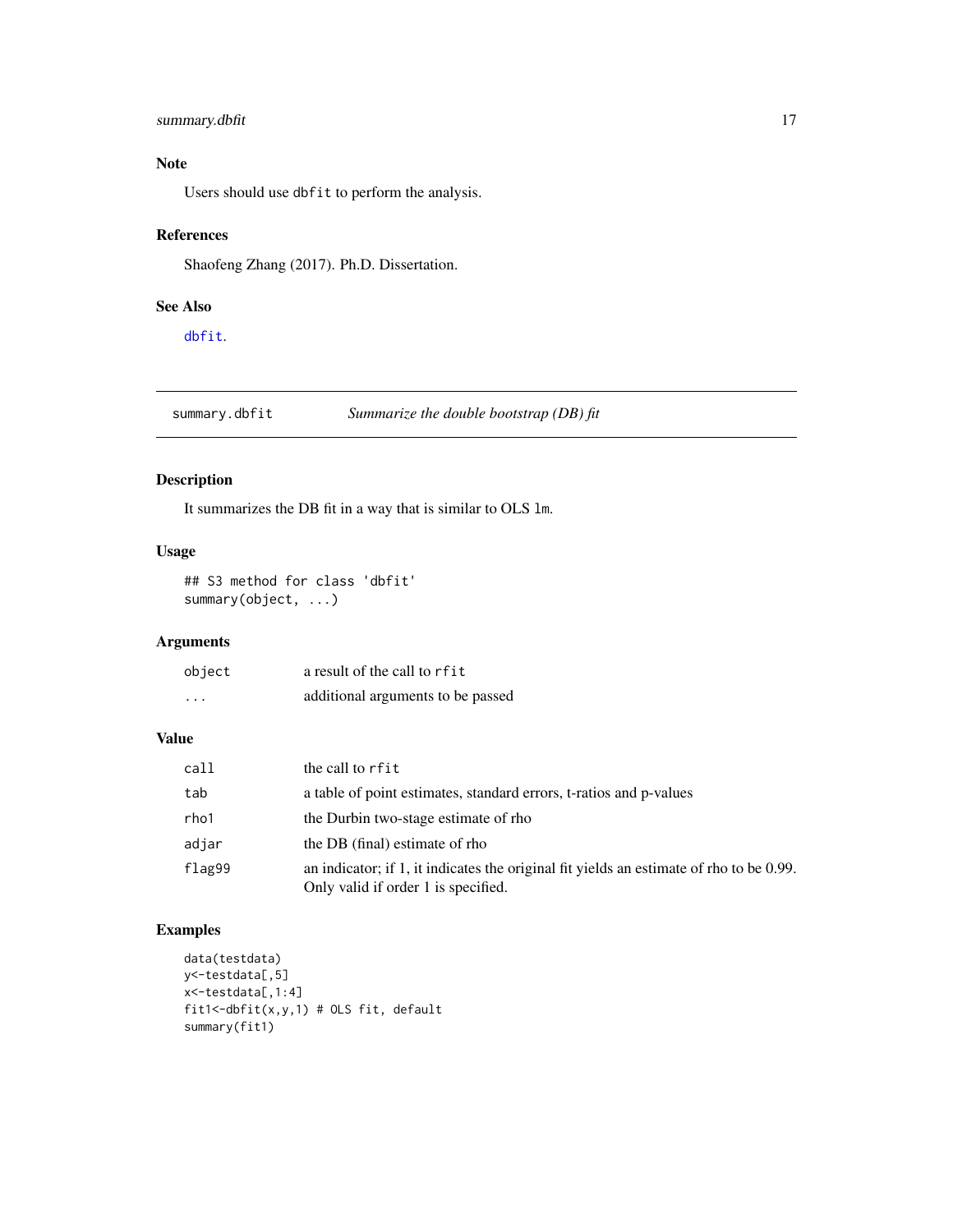<span id="page-17-0"></span>testdata *testdata*

## Description

This data serves as a test data.

#### Usage

data("testdata")

## Format

A data frame with 40 observations. First 4 columns make up the design matrix, while the last column is the response variable. This data is generated by a two-phase design, with autoregressive order being one, autoregressive coefficient being 0.6 and all regression coefficients being 0. Both the first and second phase have 20 observations.

## Examples

data(testdata)

wrho *Creating a new design matrix for Durbin stage 2*

## Description

It returns a new design matrix for Durbin stage 2.

#### Usage

```
wrho(xc, adjphi)
```
## Arguments

| xc     | centered design matrix, no column of ones   |
|--------|---------------------------------------------|
| adjphi | (initial) estimate of rho in Durbin stage 1 |

## Details

see reference.

## Note

This function is for internal use. The main function for users is dbfit.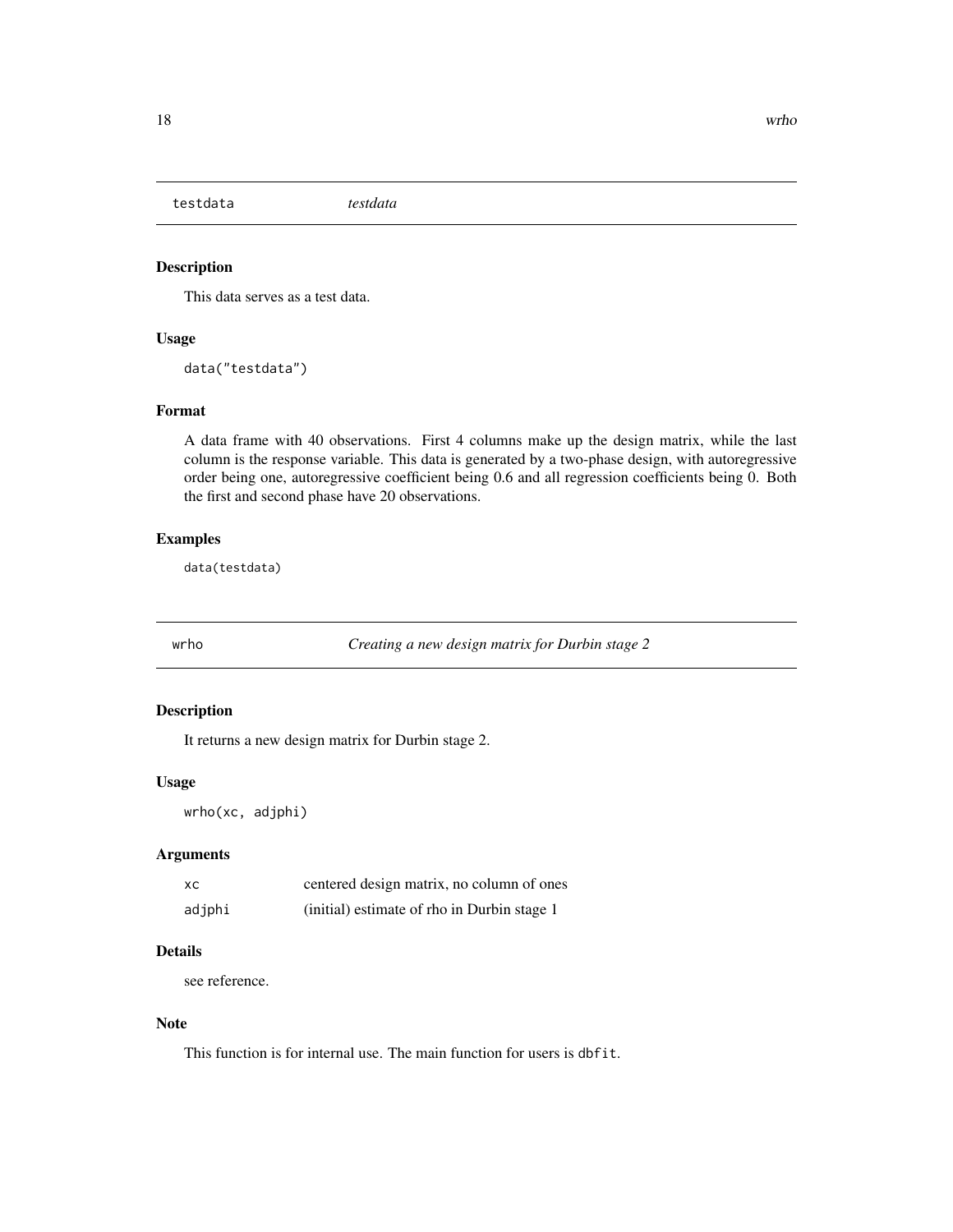wrho the contract of the contract of the contract of the contract of the contract of the contract of the contract of the contract of the contract of the contract of the contract of the contract of the contract of the contr

## References

McKnight, S. D., McKean, J. W., and Huitema, B. E. (2000). A double bootstrap method to analyze linear models with autoregressive error terms. Psychological methods, 5 (1), 87. Shaofeng Zhang (2017). Ph.D. Dissertation.